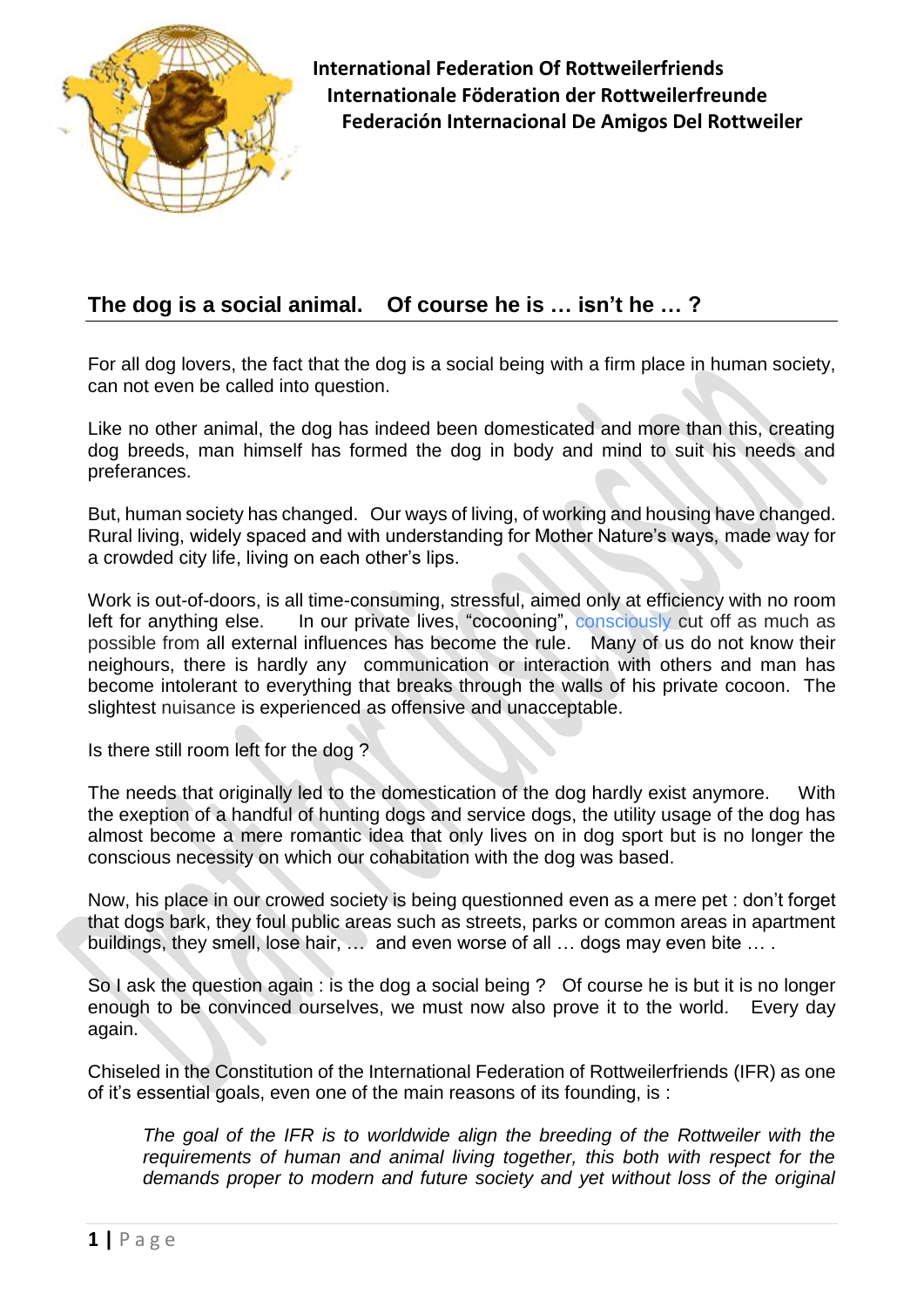

*physical characteristics and traits of character of the Rottweiler as defined by the FCIbreedstandard.* 

*These traits of character consist in a high confidence of character, a sociable behavior in the family and society and the aptitude of a utility dog.*

The Constitution also defines some the instruments that should be used for this :

*The IFR considers it of prime importance to introduce, continue or intensify efforts, in order to breed exclusively with dogs that are healthy in body and mind, with a selfassured nature, a well-balanced nervous condition and a sufficiently high stimulus threshold.* 

*For this, all members of the IFR commit themselves to :*

*introduce and organize tests of social acceptable behavior.*

These tests have the purpose to test, recognize, know and reward social behaviour and the underlying self-assured and well-balanced nature.

These tests therefore have their importance in our daily cohabitation with the dog just as well as in breeding programs and they can and will help us to ensure the future of the Rottweiler breed.

Of course, many if not most IFR-Member Clubs already organize such tests and then mostly according to the FCI recognized BH-program (Begleitungshund = companion dog).

However, as useful as this program may be as an assessment of social behaviour, we cannot pass by the fact that participating the BH-program demands an advanced obedience, incl. heeling, sit and down out of motion, … while most Rottweiler owners will not be be persuaded to take their dogs to a club or training field to educate their dog further than what is expected of them in their personal daily life.

For this reason, the IFR esteemed it important to make an assessment program for which no specific training or preparation, other than a normal education, is needed. All Rottweiler lovers can and should participate this test.

The worldwide uniform organization of this assessment will help us in achieving the IFR's goals.

I call upon all true Rottweiler friends : let's prove to the world that the Rottweiler is indeed a social being, has indeed a well deserved place in human society and that he is truly a great dog in every sense.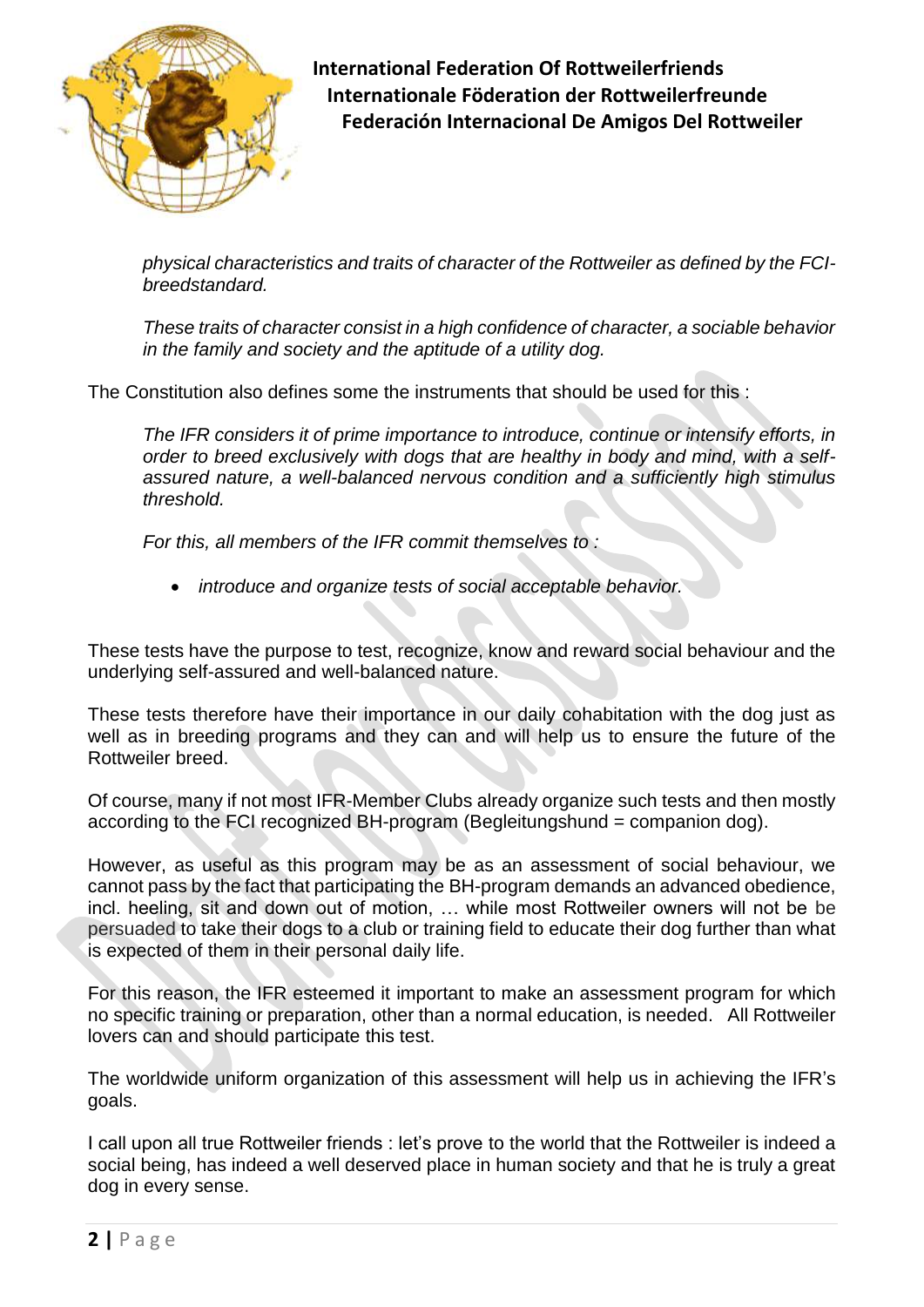

# **ASSESSMENT OF SOCIAL BEHAVIOUR**

#### **A. General provisions.**

## **1. Organization.**

#### **1.1. Location.**

The first part test is organized on an inclosed field, the second part in daily trafic.

The field will be equiped with al tools mentionned in these regulations, including a microchip reader in working order.

## **1.2. Participants.**

Can participate : all Rottweilers

- with a pedigree issued by an FCI-affilated kennelclub (full member, associated member or contract partner).
- Minimum 15 months old on the day of the test.
- Identified by tatoo or microchip.

The handler must be at least 18 years old at the moment of the test.

Bitches in heat are allowed to participate but will do so last, after all other participants have ended the assessment.

Dogs are led by a leash of not longer dan 1.5 meter and not shorter than 80

cm.

The collar is made of leather or is a metal chain with large links (the leash must be attached to a link but not the live ring so the dog cannot be choked).

# **2. Judges.**

May judge the test, all judges licenced to judge BH and those persons who are, because of their particular experiences and/or knowledge of the Rottweiler breed and canine behaviour in general, designated by the Board of the national IFR-Member Club to judge the test.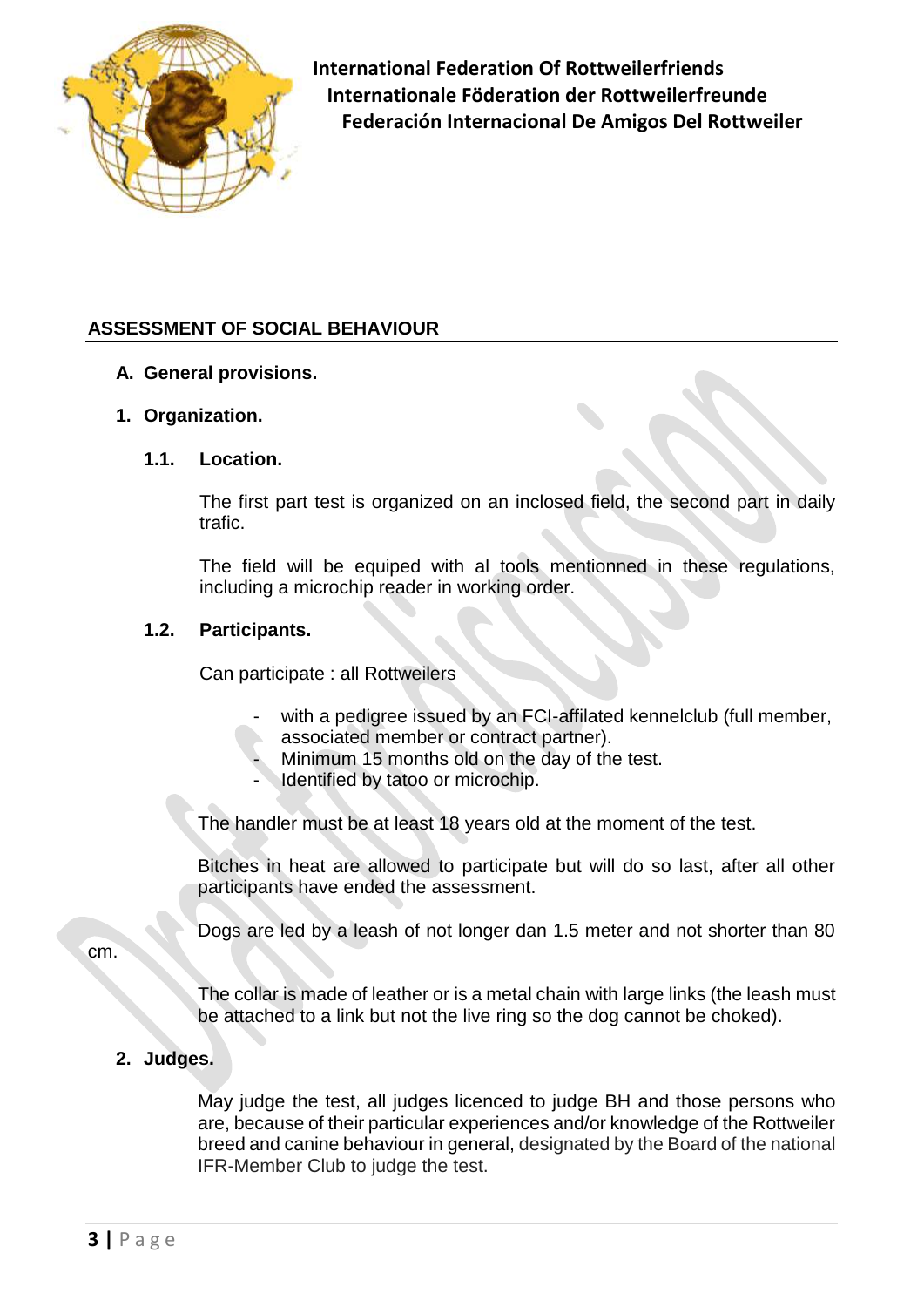

The judge may only judge 15 dogs / day. If more dogs participate, additional judges must be appointed.

# **3. Behaviour during the test.**

The handler will at all times follow the directions of the judge(s). Refusing to do so leads to immediate disqualification.

The handler is allowed to reward the dog but only between exercises and not excessively. He will not show nor reward the dog with toys or food.

At no times may the handler use force.

The dog will be led in a natural manner, with a long leash and will not be taken or commanded under obedience as if during a trial.

The assessment and conclusion of the judge cannot be disputed and is not open for appeal.

# **4. The assessment.**

The assessment wants to appreciate the dog's natural behaviour in daily circumstances, towards people, traffic, other dogs … .

Being social is more than "not biting", it means that the dog is suffiently controled and manageable to function in a normal and socially acceptable manner, under all circumstances that one can expect in daily interaction with people, dogs and traffic.

The criterion to succeed the assessment is therefore not the degree of training or obedience of the dog but the establishment that, at the moment of the assessment, the dog's behaviour is under all circumstances social, meaning that he shows to be able to be part of daily life in a normal manner without being a hazard to himself and or his surroundings.

Showing to be playful, attentive, on guard, etc. … are not faulty unless they are so exessive that the dog is not manageable but rather out of control.

The judge can and must stop the assessment when he is of the opinion that the dogs behaviour is hazardious for the dog, the handler or their surroundings.

A dog showing to be agressive or overly shy or fearful, cannot pass the test.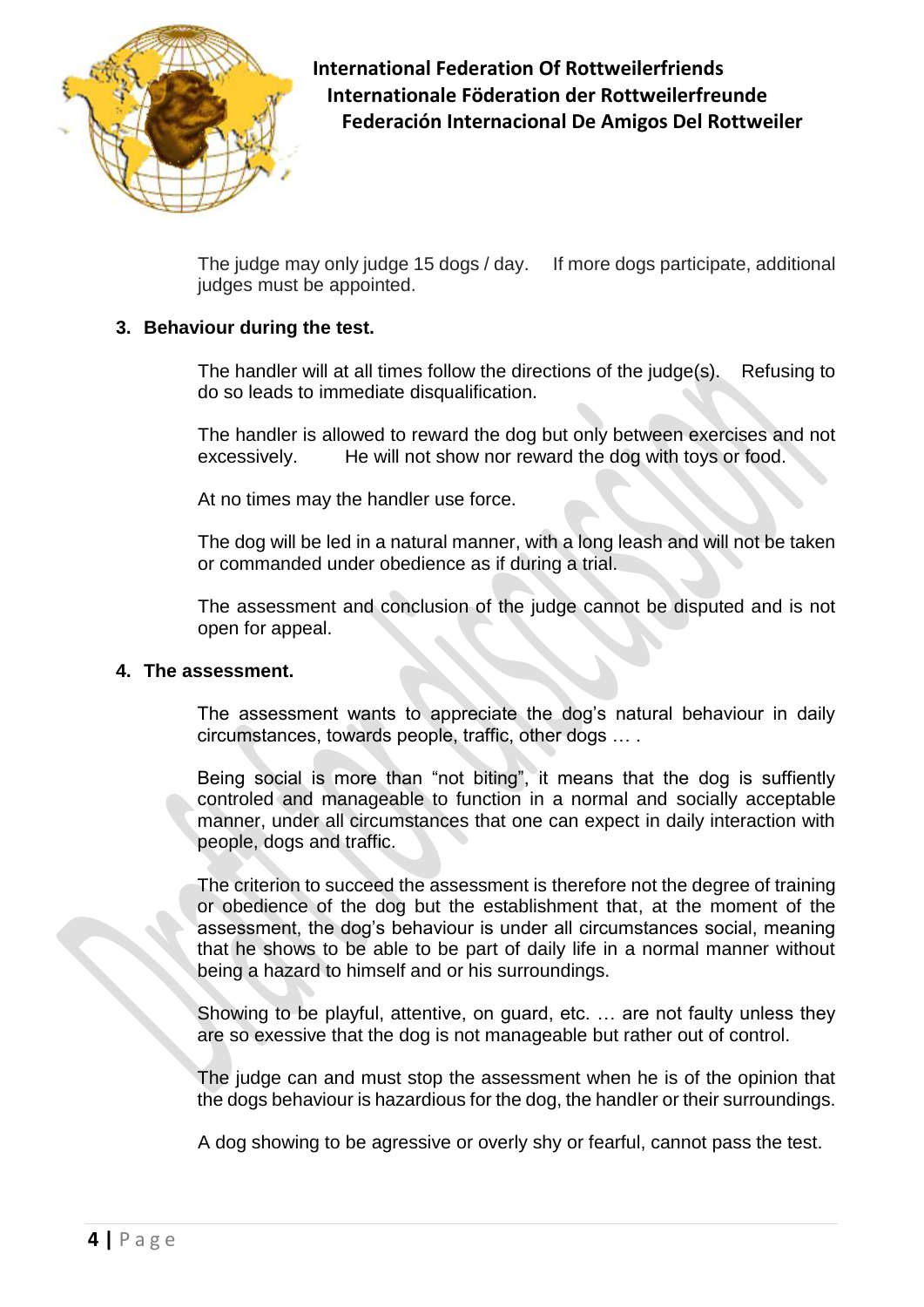

If a dog does not pass the test, then the judge will state if the dog may or may not be entered again in the future but never before a period of at least 6 months has passed and always under another judge.

The assessment will be ended with the conclusion PASSED or NOT PASSED.

All dogs who succeed the assessment will be given a certificate, signed by the organizing club and the judge(s).

No points or scores are given but the judge is free to add comments to the certificate of the dog that succeeds the assessment.

If a dog is disqualified because of being agressive, the judge will make a written report with detailled mention of the dogs behaviour and will give or send it to the national IFR-Memberclub to act upon the way the Memberclub sees fit.

## **B. The assessment routines.**

## **I. First part – on an enclosed field.**

During this first part, the judge must ascertain himself, not of the dogs degree of training or obedience, but that the dog is sufficiently obedient, manageable and controlled to be safely led in daily traffic during the second part of the assessment.

## **1. Identification of the dog by the judge.**

The judge will position himself outdoors and will invite, one by one, all participants to present themselves and their dog. After a firm handshake, the judge will identify the dog by checking his tattoo or microchip. While it is allowed for the handler to hold the dog's head (without using force), the judge must use the micro-chipreader himself and may not leave this to the handler.

*Dogs who cannot be identified because of a illegible tattoo, a non found microchip or because they do not allow the judge to approach and touch them, are excluded from furher participation.*

# **2. Walk on leash.**

The participant will follow the path pointed out by the judge. The path will be at least 50 to max. 100 meter and will contain at least one angle to the right, one to the left,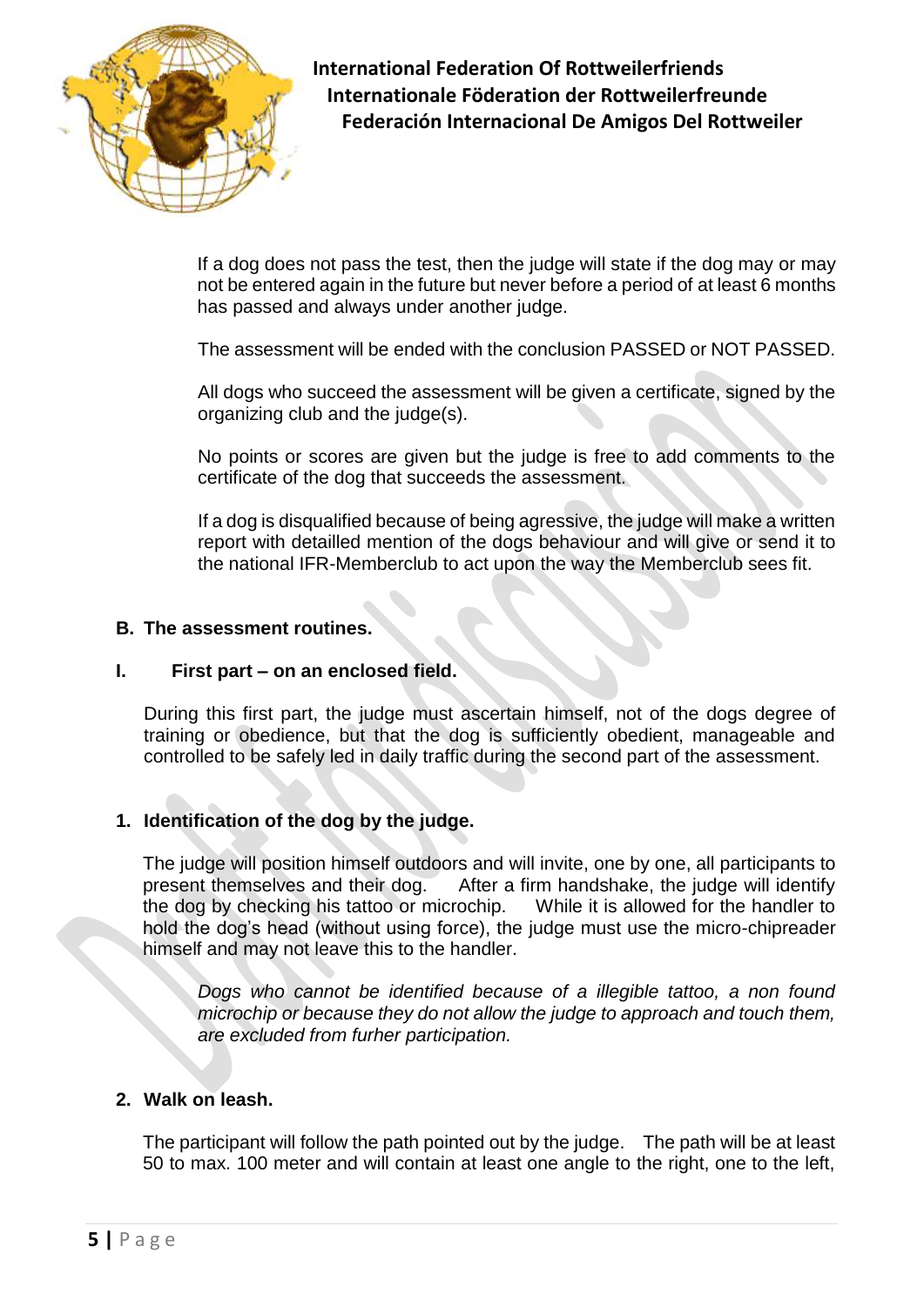

one turn arround and one stop. The organization will put little poles or other objects at the disposal of the judge to mark the path.

After the stop, the handler walks with the dog on a long leash through a group of at least 8 people who mill arround while talking to each other. He makes a turn arround to enter the group again and stops in the middle of the group. All people in the group keep moving, this time on the spot and at a distance of about 1 meter of the dog.

At the signal of the judge, the handler leads his dog out of the group and positions himself at about 20 meter from the group.

At the signal of the judge the group moves towards the dog who is held by an unstrung leash and encloses the dog to a distance of approx. 1 m. The handler talks to one or more of the people in te group but will not touch nor adress the dog and will not take or command him under obedience. The judge will give the group the signal to leave the dog and to reposition itself again at a distance of about 20 meter with a diameter of approx. 2 – 3 meter.

*Not the degree of obedience is important but the natural free manner of behaviour of the dog. The dog must show not to be shy, uncertain, fearful or agressive.* 

*Being playful and showing attention to its surrounding is not a fault and heeling is not necessary but the dog must show to be sufficiently manageable and controled to safely participate the second part of the test, incl. a walk in actual daily traffic.* 

## **3. Calling / controling the dog.**

The handler positions himself with the dog at approx. 10 meter from the group. He commands the dog to stay or asks a third person to hold the dog by the leash. The handler then positions himself in the middle of the group and at the signal of the judge, calls the dog to him. The dog must enter the group and join his handler.

*Repeated commands to enter the group are allowed. The dog that runs away*  from the group and cannot be brought under control, is exluded from further *participation.* 

*Again, not the degree of obedience is important, but establishing that the dog is sufficiently under control of the handler and shows the minimal obedience that is necessary to be a safe part of traffic.*